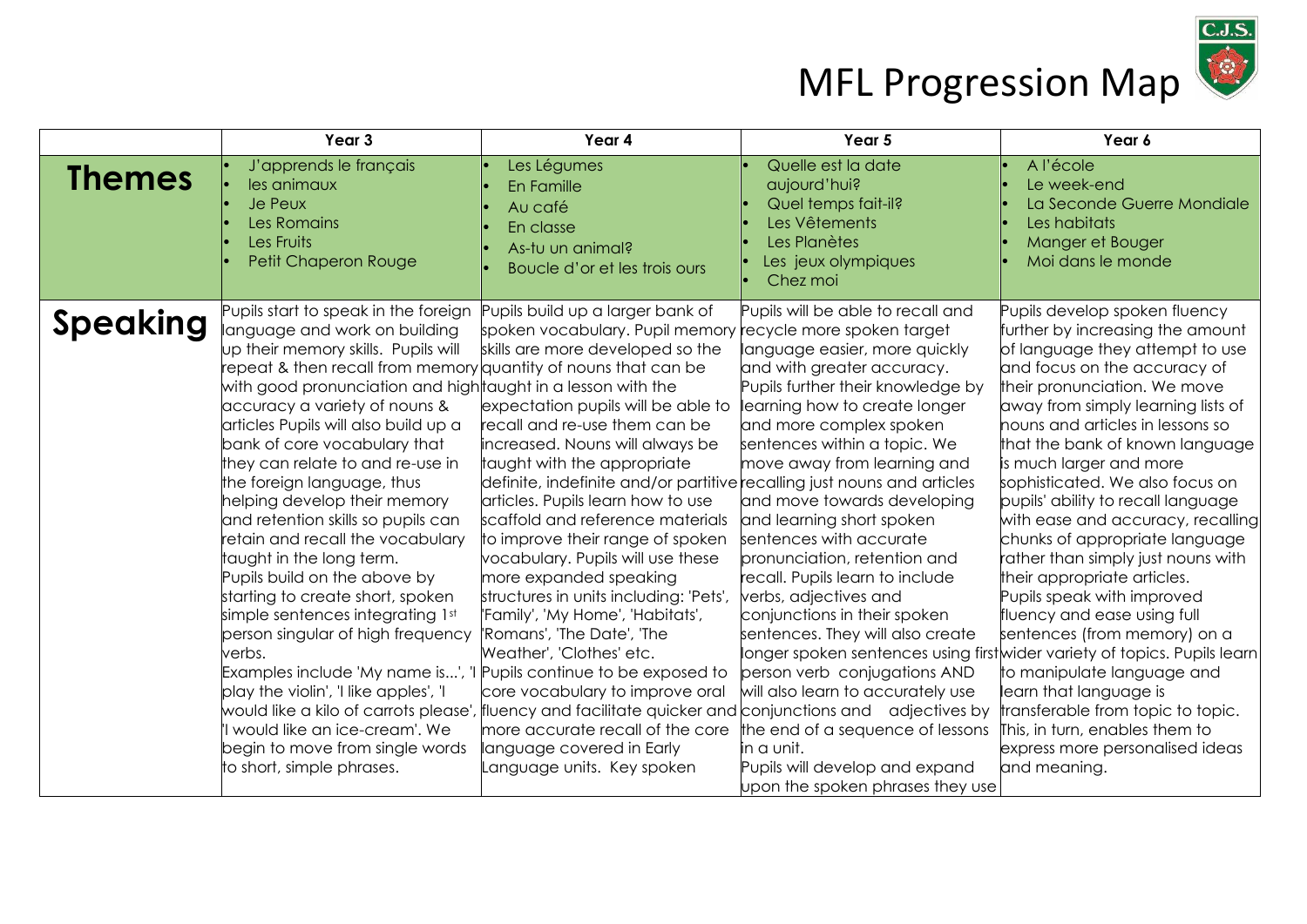

| Teachers will ensure that pupils                                         | language phrases include: 'hello',                                                | regarding: personal details                                       | Pupils will also start to be able to |
|--------------------------------------------------------------------------|-----------------------------------------------------------------------------------|-------------------------------------------------------------------|--------------------------------------|
| are also exposed to key spoken                                           | 'goodbye', 'my name is', 'I am                                                    | (name, age, where I live), colours, move from speaking in the 1st |                                      |
| everyday useful and relevant                                             | years old', 'I live in', 'How are                                                 | months of the year, days of the                                   | person singular (speaking about      |
| language. Key salutations such as: you?', 'I am well', 'please', 'thank  |                                                                                   | week etc The use of familiar, key                                 | themselves) to 3rd person singular   |
| 'hello' and 'goodbye' along with                                         | you'. Pupils engage in longer                                                     | everyday relevant language                                        | (speaking about someone else) or     |
| basic phrases and replies                                                | conversations asking & answering should now be standard practice                  |                                                                   | 3rd person plural (speaking about)   |
| including: 'how are you?', 'I am                                         | questions using accurate                                                          | in lessons. Spoken fluency,                                       | groups of other people).             |
| fine', 'please' and 'thank-you'.                                         | pronunciation within the                                                          | accuracy and recall of key                                        | This expansion of spoken tasks       |
| Pupils will engage in short, simple                                      | framework of a topic.                                                             | language should now be very                                       | takes place in a number of our       |
| spoken tasks using supported                                             | They learn to keep a conversation $\operatorname*{good}$ and use of these phrases |                                                                   | Progressive units including: 'At     |
| short conversation scaffolds and                                         | going for longer by asking more                                                   | should be standard practice in                                    | School', 'The Weekend', 'Me in the   |
| role play activities. Pupils will learn probing questions such as: 'What |                                                                                   | lessons.                                                          | World', 'Healthy Lifestyles', 'The   |
| to both ask and answer a variety is your name?' 'How old are you?'       |                                                                                   |                                                                   | Planets', 'WWII'. Pupils are         |
| of simple key questions in the                                           | 'Where do you live?' 'Do you have                                                 |                                                                   | continuously exposed to core         |
| target language: 'What is your                                           | any brothers or sisters?' 'When is                                                |                                                                   | vocabulary with an emphasis on       |
| name?' 'My name is' 'How old                                             | your birthday?' 'Do you have                                                      |                                                                   | improved fluency, pronunciation      |
| are you?' 'I am  years old. Pupils                                       | a pet?' Etc. Pupils will now be able                                              |                                                                   | and recall of this core language.    |
|                                                                          | will, even at this early level, start to to give a simple opinion in spoken       |                                                                   | Personal details and core key        |
| be able to give a simple positive                                        | form with natural fluency and                                                     |                                                                   | phrases are now embedded and         |
| and/or negative opinion in                                               | quick recall. Pupils continue to                                                  |                                                                   | are used frequently in               |
| spoken form. EG: 'Do you like                                            | explore, understand and mimic                                                     |                                                                   | combination with the extra new       |
| apples?' 'Yes, I like apples.' 'No, I                                    | the patterns of sound and                                                         |                                                                   | language taught in each of our       |
| do not like apples.' Teachers will                                       | language by repeating and                                                         |                                                                   | Progressive units without the need   |
| ensure that their classes explore,                                       | possibly learning / recalling from                                                |                                                                   | to revisit the core language first.  |
| understand and mimic the                                                 | memory songs and raps.                                                            |                                                                   | Pupils engage in longer              |
| patterns of sound and language                                           |                                                                                   |                                                                   | conversations on a much wider        |
| by repeating and (possibly)                                              |                                                                                   |                                                                   | range of topics. They will be able   |
| learning a variety of songs and                                          |                                                                                   |                                                                   | to accurately and easily use         |
| raps.                                                                    |                                                                                   |                                                                   | transferable language along with     |
|                                                                          |                                                                                   |                                                                   | the new vocabulary they learn in     |
|                                                                          |                                                                                   |                                                                   | our progressive units. They will be  |
|                                                                          |                                                                                   |                                                                   | able to recall key regular and       |
|                                                                          |                                                                                   |                                                                   | irregular verbs, adjectives and      |
|                                                                          |                                                                                   |                                                                   | conjunctions and use them            |
|                                                                          |                                                                                   |                                                                   | accurately in different Progressive  |
|                                                                          |                                                                                   |                                                                   |                                      |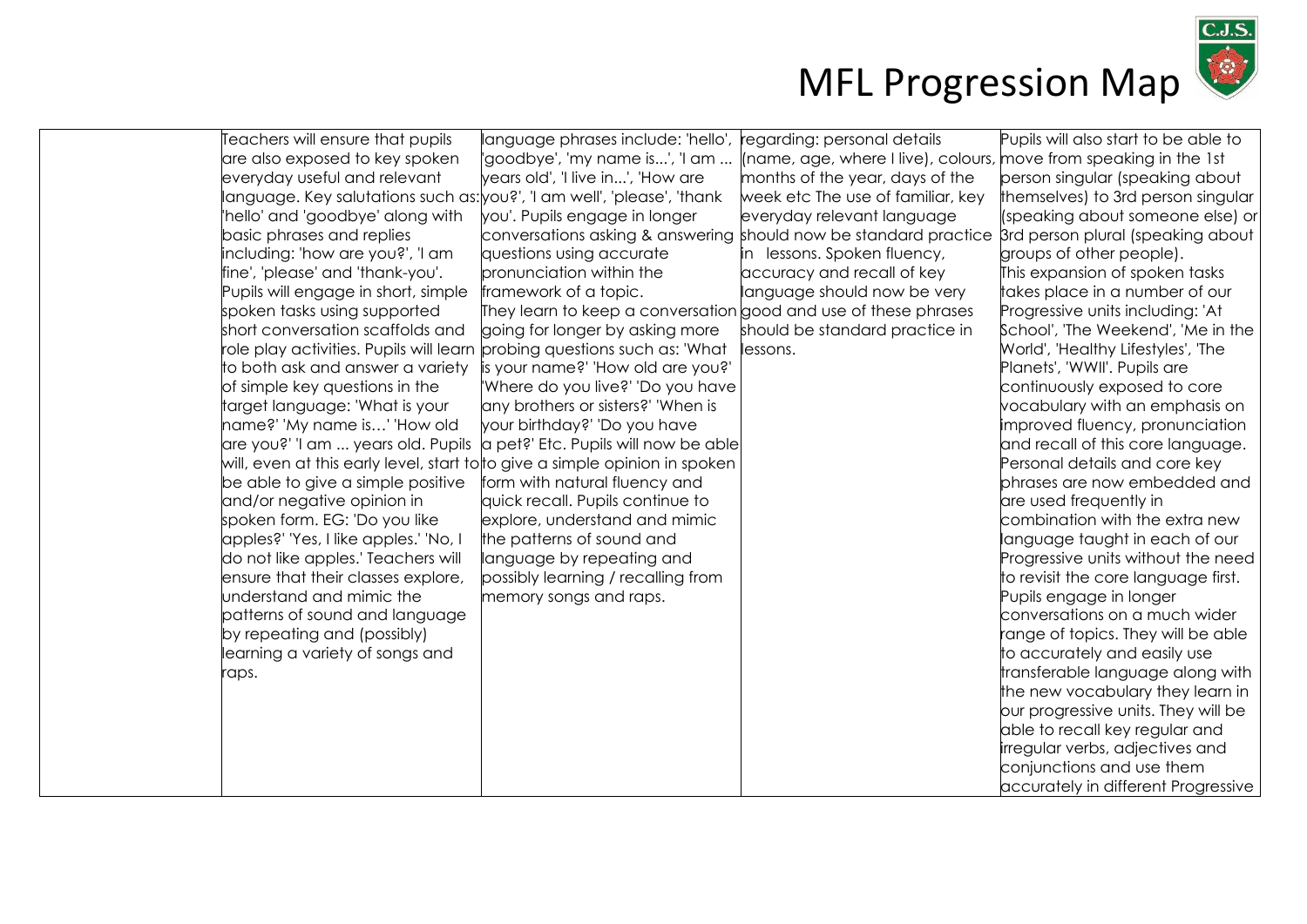

|           |                                                                  |                                                                                                         |                                                                | units including: 'At School', 'The                                     |
|-----------|------------------------------------------------------------------|---------------------------------------------------------------------------------------------------------|----------------------------------------------------------------|------------------------------------------------------------------------|
|           |                                                                  |                                                                                                         |                                                                | Weekend', 'Me in the World',                                           |
|           |                                                                  |                                                                                                         |                                                                | 'Healthy Lifestyles', 'The Planets',                                   |
|           |                                                                  |                                                                                                         |                                                                | 'WWII', 'Habitats'.                                                    |
|           |                                                                  |                                                                                                         |                                                                | Pupils can quickly and easily use                                      |
|           |                                                                  |                                                                                                         |                                                                | and give a variety of positive and                                     |
|           |                                                                  |                                                                                                         |                                                                | negative opinions in spoken form.                                      |
|           |                                                                  |                                                                                                         |                                                                | They also learn vocabulary skills                                      |
|           |                                                                  |                                                                                                         |                                                                | that will enable them to include a                                     |
|           |                                                                  |                                                                                                         |                                                                | justification for their opinion in                                     |
|           |                                                                  |                                                                                                         |                                                                | units including: 'At School' and                                       |
|           |                                                                  |                                                                                                         |                                                                | The Weekend'. Pupils continue to                                       |
|           |                                                                  |                                                                                                         |                                                                | explore, understand and mimic                                          |
|           |                                                                  |                                                                                                         |                                                                | the patterns of sound and                                              |
|           |                                                                  |                                                                                                         |                                                                | language. We hope that pupils                                          |
|           |                                                                  |                                                                                                         |                                                                | will be willing to attempt to                                          |
|           |                                                                  |                                                                                                         |                                                                | pronounce unknown words they                                           |
|           |                                                                  |                                                                                                         |                                                                | see in the target language by                                          |
|           |                                                                  |                                                                                                         |                                                                | applying the speaking and                                              |
|           |                                                                  |                                                                                                         |                                                                | pronunciation knowledge they                                           |
|           |                                                                  |                                                                                                         |                                                                | have learnt up to this point.                                          |
| Listening | Pupils are taught to understand<br>very short passages of spoken | Pupils now learn to listen for longer Pupils are taught to appreciate<br>periods of time. They begin to | familiar stories and songs in the                              | Pupils now learn to listen for much<br>longer periods of time and more |
|           | anguage that they hear. The                                      | understand very short passages of foreign language using stories                                        |                                                                | frequently during lessons. They are                                    |
|           | language they hear is based on                                   | spoken language, based on                                                                               | such as 'Goldilocks & The Three                                | taught to understand longer,                                           |
|           | the language they have been                                      | taught language with more new                                                                           | Bears'. They are expected to                                   | more complex passages of                                               |
|           | taught during the lesson so they                                 | language weaved in. Pupils are                                                                          | understand much more of what                                   | spoken language that is based on                                       |
|           | are not Exposed to any language expected to use and understand   |                                                                                                         | they hear and not only use                                     | taught language with much more                                         |
|           | that they will be unfamiliar with.                               | better what they hear to                                                                                | previous knowledge of the story in new and unfamiliar language |                                                                        |
|           | They will learn to match the                                     | complete the tasks set.                                                                                 |                                                                | English to decode meaning in the weaved in. Pupils are expected to     |
|           | language they hear to images                                     |                                                                                                         | foreign language. There are                                    | use and understanding better                                           |
|           | and/or words that they have                                      |                                                                                                         | numerous differentiated listening                              | what they hear and use their skills                                    |
|           | been                                                             |                                                                                                         | tasks provided in all units to                                 | to "gist" listen to unknown target                                     |
|           | taught in their lessons. (NB: This                               |                                                                                                         | develop and evidence                                           | language to complete the tasks                                         |
|           | development of listening skills                                  |                                                                                                         | progress in these listening skills.                            | set.                                                                   |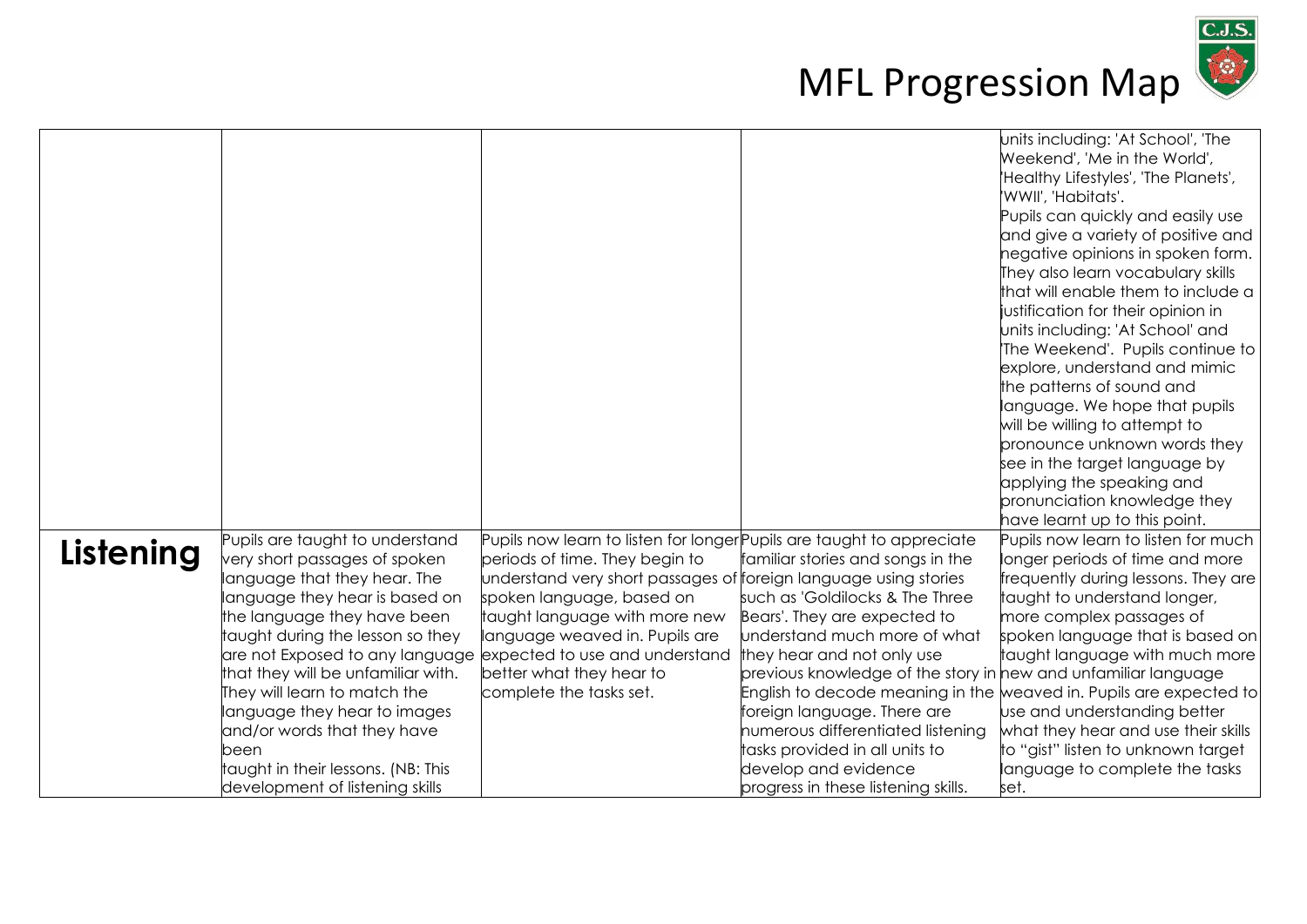

|         | takes place in all of our Early<br>anguage units.)<br>Pupils are taught to listen to short,<br>familiar stories and songs in the<br>foreign language. Using simple,<br>familiar stories like Little Red Riding<br>Hood we encourage pupils to<br>listen to stories they will be familiar<br>with in English but in the foreign<br>language. Pupils will be<br>encouraged to complete story<br>boards and mind-mapping<br>exercises based on what they<br>hear to evidence the<br>development of their listening skills                                                                                          |                                                                                                                                                                                                                                                                                                                                                                                     |                                                                                                                                                                                                                                                                                                                                                                                                                                                                                                                                                                                                                             | Pupils are exposed to much more<br>authentic foreign language<br>material to listen to. This material is<br>delivered at near native speed<br>and covers a much wider range<br>of topics. Pupils complete these<br>more complex listening tasks in<br>Progressive units including: 'Me in<br>the World', 'WWII', 'The Olympics',<br>At School', 'The Weekend', 'The'<br>Planets' and 'Healthy Lifestyles' to<br>evidence learning and<br>progression in their listening skills.                                                                                                                                                                                     |
|---------|-----------------------------------------------------------------------------------------------------------------------------------------------------------------------------------------------------------------------------------------------------------------------------------------------------------------------------------------------------------------------------------------------------------------------------------------------------------------------------------------------------------------------------------------------------------------------------------------------------------------|-------------------------------------------------------------------------------------------------------------------------------------------------------------------------------------------------------------------------------------------------------------------------------------------------------------------------------------------------------------------------------------|-----------------------------------------------------------------------------------------------------------------------------------------------------------------------------------------------------------------------------------------------------------------------------------------------------------------------------------------------------------------------------------------------------------------------------------------------------------------------------------------------------------------------------------------------------------------------------------------------------------------------------|---------------------------------------------------------------------------------------------------------------------------------------------------------------------------------------------------------------------------------------------------------------------------------------------------------------------------------------------------------------------------------------------------------------------------------------------------------------------------------------------------------------------------------------------------------------------------------------------------------------------------------------------------------------------|
| Reading | Pupils learn to gist read by<br>"hunting" for key words in a<br>sentence and by circling key<br>nouns and articles in word puzzles be able to understand most of<br>and word searches. Pupils learn to what they read. They will learn<br>identify cognates (words that are<br>similar in English and the foreign<br>language) and start to learn how<br>to decode written text they are<br>presented with. This takes place in anguage they are less familiar<br>many Early Language units and<br>also some Creative Curriculum<br>units that contain slightly more<br>text, as in our 'Ancient Britain' unit. | Pupils move on to reading short<br>passages of text based on the<br>units they are studying. They will<br>how to decode passages of text<br>they are presented with by finding using familiar story telling units<br>the language they are familiar<br>with, applying their knowledge to<br>with and learning to use a<br>dictionary to understand<br>language that is new to them. | Pupils improve and develop their<br>reading skills further by tackling<br>and understanding longer<br>passages of written text in the<br>foreign language for each<br>Intermediate Teaching unit. By<br>'Goldilocks & The Three Bears')<br>and Creative Curriculum units<br>('Habitats', 'The Romans', 'The<br>Olympics'), pupils are exposed to<br>a wider range of language and<br>more challenging reading<br>exercises. By completing the<br>reading tasks provided in our<br>Intermediate Teaching units pupils read and decode.<br>will develop and progress their<br>foreign language reading ability<br>and skills. | Pupils read longer, more<br>authentic passages of text. The<br>units taught contain longer<br>passages of text with more<br>unfamiliar language and covering<br>a wider range of themes. Pupils<br>will become more confident in<br>their ability to decode text they<br>read using a dictionary for<br>language they are less familiar<br>with if necessary. Units such as 'Me<br>in the World', 'WWII', 'The Planets',<br>'The Olympics' and 'The Vikings'<br>feature extended passages of<br>foreign language text for pupils to<br>Pupils will now be able to read<br>age appropriate passages of<br>much longer authentic foreign<br>language written text and |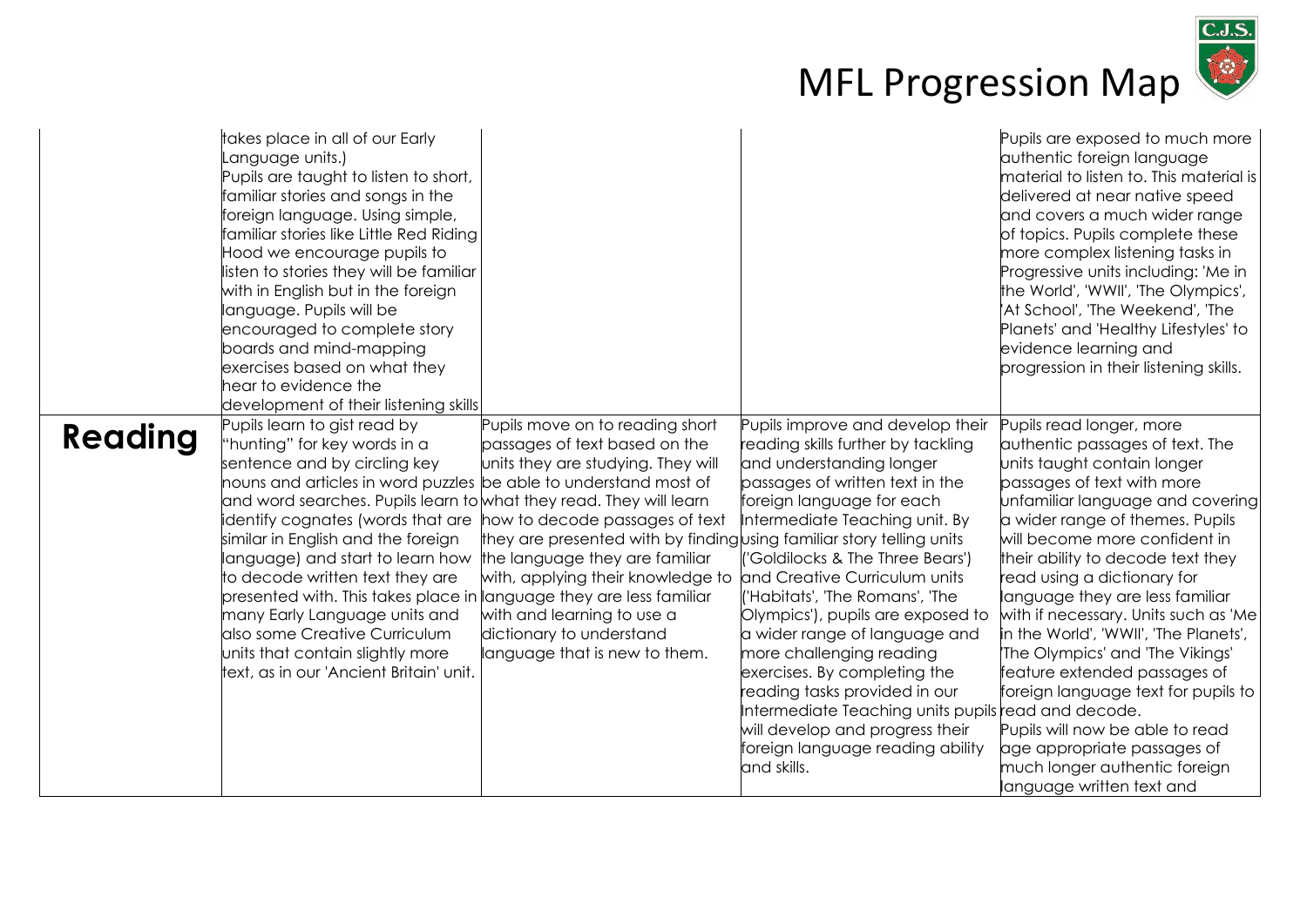

|         |                                                                       |                                                                       |                                                                      | understand words and meaning<br>(even if only through gist<br>understanding). Learning and<br>progression in reading is |
|---------|-----------------------------------------------------------------------|-----------------------------------------------------------------------|----------------------------------------------------------------------|-------------------------------------------------------------------------------------------------------------------------|
|         |                                                                       |                                                                       |                                                                      | evidenced by pupils being able                                                                                          |
|         |                                                                       |                                                                       |                                                                      | to complete reading tasks in our<br>Progressive Teaching units                                                          |
|         |                                                                       |                                                                       |                                                                      | containing more complicated                                                                                             |
|         |                                                                       |                                                                       |                                                                      | and, at times, unknown/unseen                                                                                           |
|         |                                                                       |                                                                       |                                                                      | language from other themes and                                                                                          |
|         |                                                                       |                                                                       |                                                                      | topics.                                                                                                                 |
| Writing | Pupils start to develop their writing Pupil will now be able to start |                                                                       | In Intermediate Teaching units,                                      | Pupils will now be able to write                                                                                        |
|         | skills in the foreign language by                                     | writing full sentences with                                           | pupils are encouraged to use a                                       | longer passages of foreign                                                                                              |
|         | filling in missing letters with relative increased ease and improved  |                                                                       | dictionary to double check the                                       | language text including nouns,                                                                                          |
|         | accuracy for vocabulary taught                                        | accuracy. The sentences will be                                       | spelling and meaning of new or                                       | articles and verbs but also now                                                                                         |
|         | in our Early Language lessons                                         | based on language and                                                 | unknown language to be used in                                       | adding adjectives, opinions and                                                                                         |
|         | (predominantly nouns and                                              | vocabulary taught in our                                              | their written tasks. Intermediate                                    | justifications. Pupils will create and                                                                                  |
|         | articles). Extra challenge writing                                    | Intermediate Teaching units.                                          | Teaching units encourage pupils                                      | write their sentences with the aid                                                                                      |
|         | activities are provided in some                                       | Sentences will include the correct                                    | to create written sentences using                                    | of word banks and not necessarily                                                                                       |
|         | Early Language units where pupils use nouns, articles and verbs.      |                                                                       | 1st & possibly 3rd person singular                                   | spelling all words from memory.                                                                                         |
|         | are encouraged to attempt to                                          | Pupils are expected to have                                           | form and 1st & possibly 3rd person Pupils are taught how to make     |                                                                                                                         |
|         | spell and write some simple words developed their writing skills      |                                                                       | plural form incorporating a wider                                    | their written work more interesting,                                                                                    |
|         | and vocabulary from memory                                            | beyond simple noun level to                                           | variety of common verbs.                                             | authentic and sophisticated by                                                                                          |
|         | Pupils start to attempt to write a                                    | being able to construct basic                                         | Examples: 'He is called', 'she is                                    | using a greater variety of                                                                                              |
|         | short simple sentence with an                                         | sentences and short simple                                            | called', 'they are called' etc                                       | conjunctions, opinions and                                                                                              |
|         | article, noun and verb. They do<br>this as a supported activity       | phrases. Pupils will create and<br>write their sentences with the aid | Our Intermediate Teaching units<br>require pupils to translate short | iustifications. Using topics such as<br>At School', 'The Weekend', 'Me in'                                              |
|         | (possibly using a word bank and                                       | of word banks and not necessarily sentences from the foreign          |                                                                      | the World' and 'Healthy Lifestyles'                                                                                     |
|         | not always being able to do this                                      | spelling all words from memory.                                       | language into English with high                                      | we use a variety of writing tasks                                                                                       |
|         | from memory). The sort of                                             | Pupils (following clear instructions) accuracy and also from English  |                                                                      | and activities encouraging pupils                                                                                       |
|         | sentences they will be taught to                                      | will be able to write a short text or                                 | into the foreign language. We                                        | to create multiple sentences with                                                                                       |
|         | write include: 'My name is', 'I                                       | email in the foreign language                                         | also teach pupils how to start to                                    | greater ease and fluency and                                                                                            |
|         | play the piano', 'I like                                              | applying their knowledge of                                           | use a dictionary to improve their                                    | then joining these together to                                                                                          |
|         | strawberries' etc.                                                    | correct word order in the foreign                                     | knowledge of genders when                                            | make longer passages of                                                                                                 |
|         |                                                                       | language. They are also                                               | introduced to unknown nouns.                                         | accurate and authentic foreign                                                                                          |
|         |                                                                       |                                                                       |                                                                      |                                                                                                                         |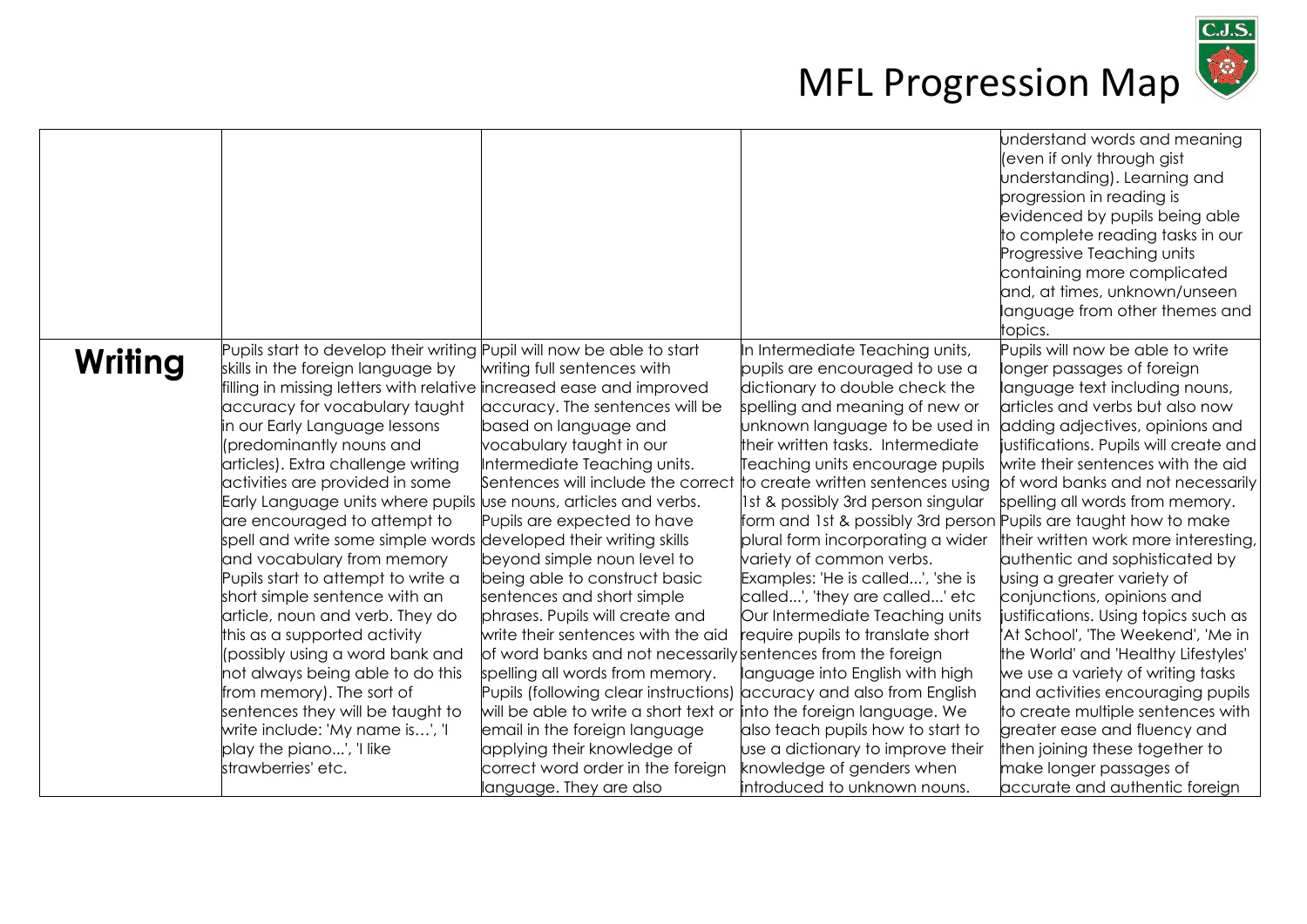

| Pupils are encouraged to                                   | expected to ensure grammatical                                                    | Being able to use a dictionary    | language text. In our Progressive   |
|------------------------------------------------------------|-----------------------------------------------------------------------------------|-----------------------------------|-------------------------------------|
| challenge themselves in their                              | accuracy and awareness in their                                                   | also helps to improve general     | Teaching units we encourage         |
| foreign language learning. This                            | written work, such as the spelling                                                | knowledge of vocabulary and       | pupils to produce their written     |
| includes, amongst other linguistic                         | changes required based on the                                                     | expands the general knowledge     | work from memory with support       |
| challenges, attempting                                     | gender and plurality of nouns and of the language we teach in our                 |                                   | and practice over time.             |
|                                                            | ranslations. The ability to translate the associated rules of accurate            | units. Examples: Looking up other | Completion of the various written   |
| rom the foreign language into                              | adjectival agreement. Pupils learn animals/pets, other rooms of the               |                                   | tasks provided in our Progressive   |
| English is an important writing skill.                     | to write about themselves in more house, other conjunctions /                     |                                   | Teaching units will evidence the    |
| Our Early Language Teaching                                | detail using full sentences. They                                                 | connectives etc                   | earning and progression pupils      |
|                                                            | units teach pupils how to translate recycle previous knowledge and                |                                   | are making in developing their      |
| simple nouns and articles from the build on this using new |                                                                                   |                                   | writing skills. In Progressive      |
|                                                            | foreign language into English with $\overline{b}$ vocabulary from topics such as: |                                   | Teaching units pupils should b      |
| high accuracy and also from                                | 'Family', 'Pets', 'My Home', 'Clothes'                                            |                                   | able to use a dictionary with more  |
| English into the foreign language                          | and 'The Date'. For example: "My                                                  |                                   | ease and frequency to double        |
| with good accuracy                                         | name is Peter. I am 9 years old                                                   |                                   | check spelling or research          |
|                                                            | and I live in Liverpool. I have a                                                 |                                   | language to be used in their        |
|                                                            | dog called Fido but I do not have                                                 |                                   | written tasks. Pupils should now be |
|                                                            | a cat. I have a brother but I do                                                  |                                   | able to write from memory about     |
|                                                            | not have any sisters." etc.                                                       |                                   | themselves and others (using both)  |
|                                                            | Completing these more                                                             |                                   | 1st person and 3rd person format)   |
|                                                            | challenging written tasks provides                                                |                                   | incorporating a greater variety of  |
|                                                            | evidence of pupil progression in                                                  |                                   | verbs (both regular and irregular). |
|                                                            | their writing skills. Pupils also learn                                           |                                   | Our Progressive 'Regular Verbs'     |
|                                                            | how to write positive and                                                         |                                   | and 'Irregular Verbs' units help    |
|                                                            | negative statements. Example:                                                     |                                   | pupils better understand pronouns   |
|                                                            | How to write 'In my pencil case I                                                 |                                   | and what a fully conjugated verb    |
|                                                            | have a pen' and then change this                                                  |                                   | looks like in the foreign language. |
|                                                            | written phrase to 'In my pencil                                                   |                                   | Translating longer sentences and    |
|                                                            | case I do not have a pencil'.                                                     |                                   | short passages from the foreign     |
|                                                            |                                                                                   |                                   | language into English with high     |
|                                                            |                                                                                   |                                   | accuracy and from English into      |
|                                                            |                                                                                   |                                   | the foreign language with good      |
|                                                            |                                                                                   |                                   | accuracy is required in our         |
|                                                            |                                                                                   |                                   | Progressive Teaching units. Pupils  |
|                                                            |                                                                                   |                                   | are expected to use sound           |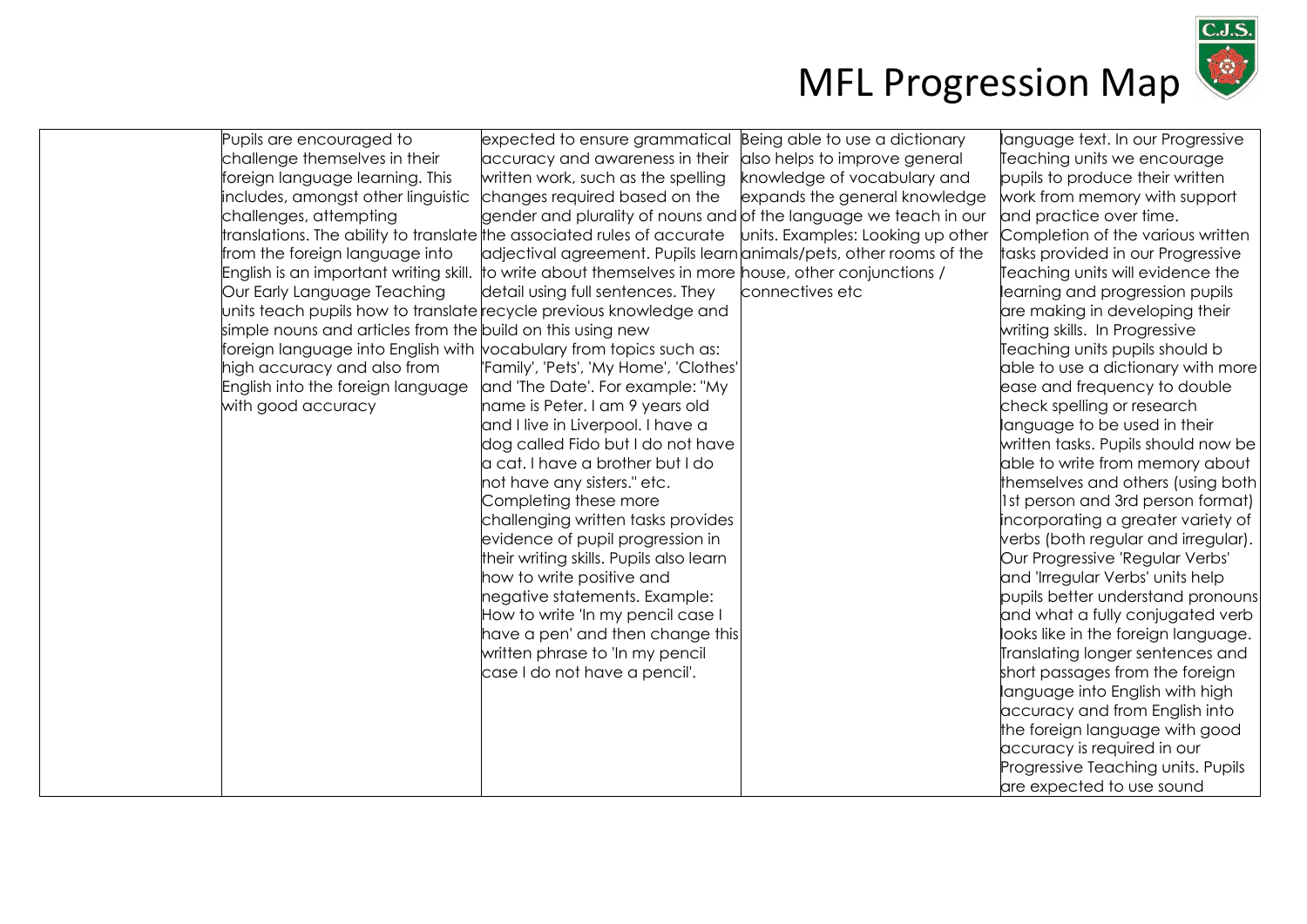

|         |                                                                              |                                                                      |                                    | grammatical knowledge and use        |
|---------|------------------------------------------------------------------------------|----------------------------------------------------------------------|------------------------------------|--------------------------------------|
|         |                                                                              |                                                                      |                                    | a dictionary to confirm the          |
|         |                                                                              |                                                                      |                                    | gender and plurality of nouns, the   |
|         |                                                                              |                                                                      |                                    | use and spelling of the different    |
|         |                                                                              |                                                                      |                                    | articles, correct use and spelling   |
|         |                                                                              |                                                                      |                                    | of possessives, adjectival           |
|         |                                                                              |                                                                      |                                    | agreement and both regular and       |
|         |                                                                              |                                                                      |                                    | irregular verb conjugations. Some    |
|         |                                                                              |                                                                      |                                    | pupils may also start to use their   |
|         |                                                                              |                                                                      |                                    | transferable language skills and a   |
|         |                                                                              |                                                                      |                                    | dictionary to translate age-         |
|         |                                                                              |                                                                      |                                    | appropriate simple passages from     |
|         |                                                                              |                                                                      |                                    | other topics not covered in class.   |
|         |                                                                              |                                                                      |                                    | Pupils are encouraged to             |
|         |                                                                              |                                                                      |                                    | combine old and new language         |
|         |                                                                              |                                                                      |                                    | to demonstrate the development       |
|         |                                                                              |                                                                      |                                    | and progression of their             |
|         |                                                                              |                                                                      |                                    | grammatical awareness and            |
|         |                                                                              |                                                                      |                                    | writing skills. Pupils learn to      |
|         |                                                                              |                                                                      |                                    | describe people, places and          |
|         |                                                                              |                                                                      |                                    | feelings in written form (perhaps    |
|         |                                                                              |                                                                      |                                    | using model answers for support)     |
|         |                                                                              |                                                                      |                                    | in detail and with high accuracy     |
|         |                                                                              |                                                                      |                                    | though units such as: 'At School',   |
|         |                                                                              |                                                                      |                                    | The Weekend' and 'The Vikings'.      |
| Grammar | To understand the concept of                                                 | To understand better the use of                                      | To understand better the use of    | To be taught how to use opinions     |
|         | gender. To start to understand the $\sharp$ he possessives, first person and |                                                                      | the negative form. How to          | and justifications. Learning to give |
|         | concept of nouns and articles. To possibly other forms too. To               |                                                                      | change something from the          | a variety of positive and negative   |
|         | have better knowledge & recall                                               | understand better the concept of positive into the negative. I have, |                                    | Ilopinions in units such as School.  |
|         | of 1st person singular of high                                               | adjectives. That adjectives                                          | don't have. In my pencil there is. | What subjects they like or do not    |
|         | frequency verbs such as I am, I                                              | change depending on the                                              | In my pencil case there is not. To | like but also explaining WHY.        |
|         | have, I live, I am called, I play.                                           | gender and plurality of the noun.                                    | introduce the concept of whole     | Pupils will be introduced to the     |
|         |                                                                              | To learn ow to use conjunctions /                                    | regular verb conjugation using     | concept of whole irregular verb      |
|         |                                                                              | Connectives. Improving sentence units like Clothes where the         |                                    | conjugation. Using units such as     |
|         |                                                                              | structure and length by learning                                     |                                    | School to explore to verb to go      |